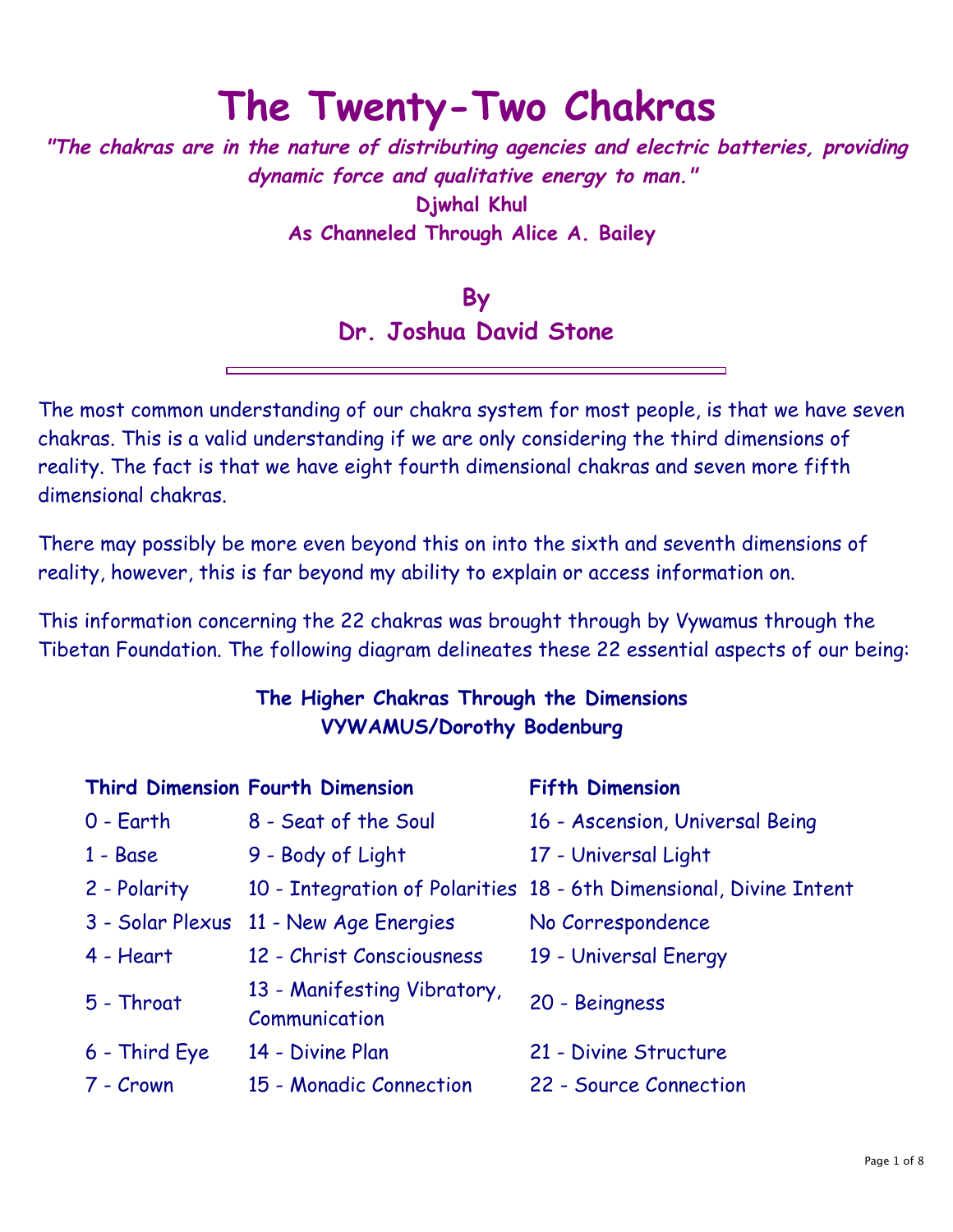Our seven main chakras are the ones that connect the etheric body or energy body to the physical body. The seven chakras are within the etheric body, not within the dense physical body. Each chakra is a specific pattern of energy for a specific purpose.

Since the Harmonic Convergence there has been an energy structure developed to allow the fourth dimension to come into physical existence.

## **The First Chakra**

The first chakra is the seat of the physical body. It is the connection that focuses our earth life. It connects us very specifically to the earth. It deals with issues such as grounding, and survival. In the early Lemurian period it was the base chakra that was most open. The first chakra deals with considerations about being here on earth. It is the color red, and is connected to the gonad glands.

## **The Second Chakra**

The second chakra is the polarity chakra. It has to do with creativity, masculine and feminine balance, and our sexual energies. The back side of the second chakra relates to the seat of the subconscious. The gland that it is connected to is the ludig, or lyden gland which relates to the lymphatic system. The color of this chakra is usually designated as orange. This chakra was focused on in the latter Lemurian development.

## **The Solar Plexus Chakra**

The third chakra is the seat of the emotional body. The gland that relates to this chakra is the adrenal gland. The color usually associated with this gland is yellow. The Atlantis period of earth's history focused on the development of this chakra.

## **The Heart Chakra**

The fourth chakra deals with unconditional love. The gland that is associated with it is the thymus gland. The color most usually associated with it is green. This has been the focus in the Christian era.

## **The Throat Chakra**

The throat chakra deals with communication, expression, and the use of will. The gland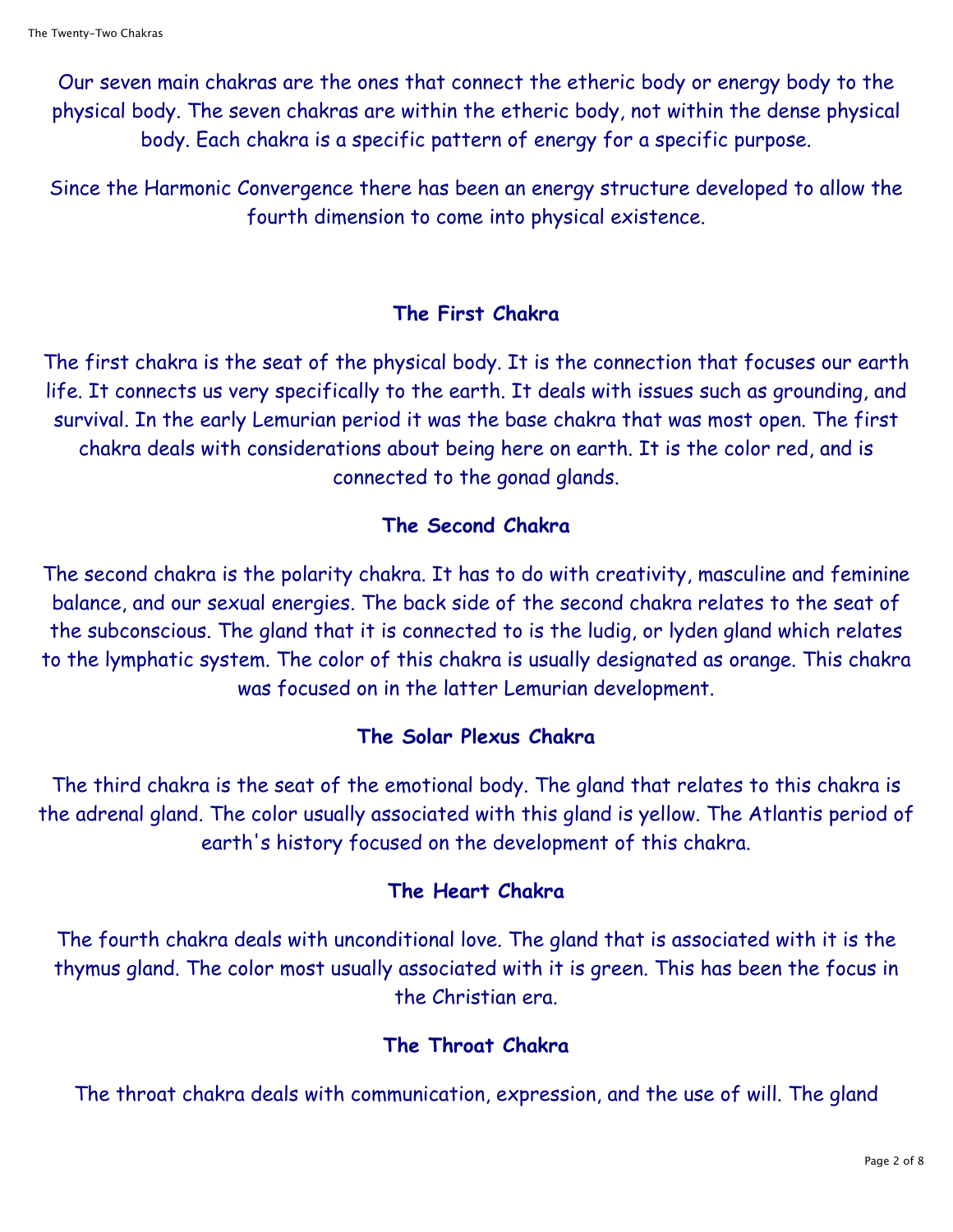associated with this gland is the thyroid gland. The color most associated with this chakra is blue. This chakra is the one that is being developed in the Aquarian Age.

#### **The Third Eye Chakra**

The third eye chakra has to do with inner seeingness or spiritual sight and vision. The gland associated with this chakra is the pituitary gland. The color most often associated with this chakra is violet. The third eye chakra also relates to the conscious mind.

#### **The Crown Chakra**

The crown chakra has to do with the superconscious mind, the soul, the Higher Self, the Monad and/or God. It is truly our gate to bring through the higher energies. The color most often associated with this chakra is white light, or a rainbow speckled white light. The gland associated with this chakra is the pineal.

#### **Chakra Toning**

Besides using light and color to work with and open your chakras, it is also possible to use sound. Djwhal Khul has channeled the sounds that correspond to the seven three dimensional chakras. On the third column of the following diagram are words that will help you to enunciate the sounds properly.

|                     | <b>Djwhal Khul Sounds</b> |           | <b>Eastern Religion Sounds</b> |
|---------------------|---------------------------|-----------|--------------------------------|
| Root chakra         | O                         | oh        | Lam                            |
| Second chakra       | <b>SHU</b>                | shuck Yam |                                |
| Solar Plexus chakra | УA                        | yawn      | Ram                            |
| Heart chakra        | <b>WA</b>                 | way       | Yam                            |
| Throat chakra       | <b>HE</b>                 | he        | Ham                            |
| Third eye chakra    | HU                        | hue       | O <sub>m</sub>                 |
| Crown               |                           |           | Aum                            |

#### **The Fourth Dimensional Chakras**

My personal experience of becoming aware that we had more than seven chakras occurred a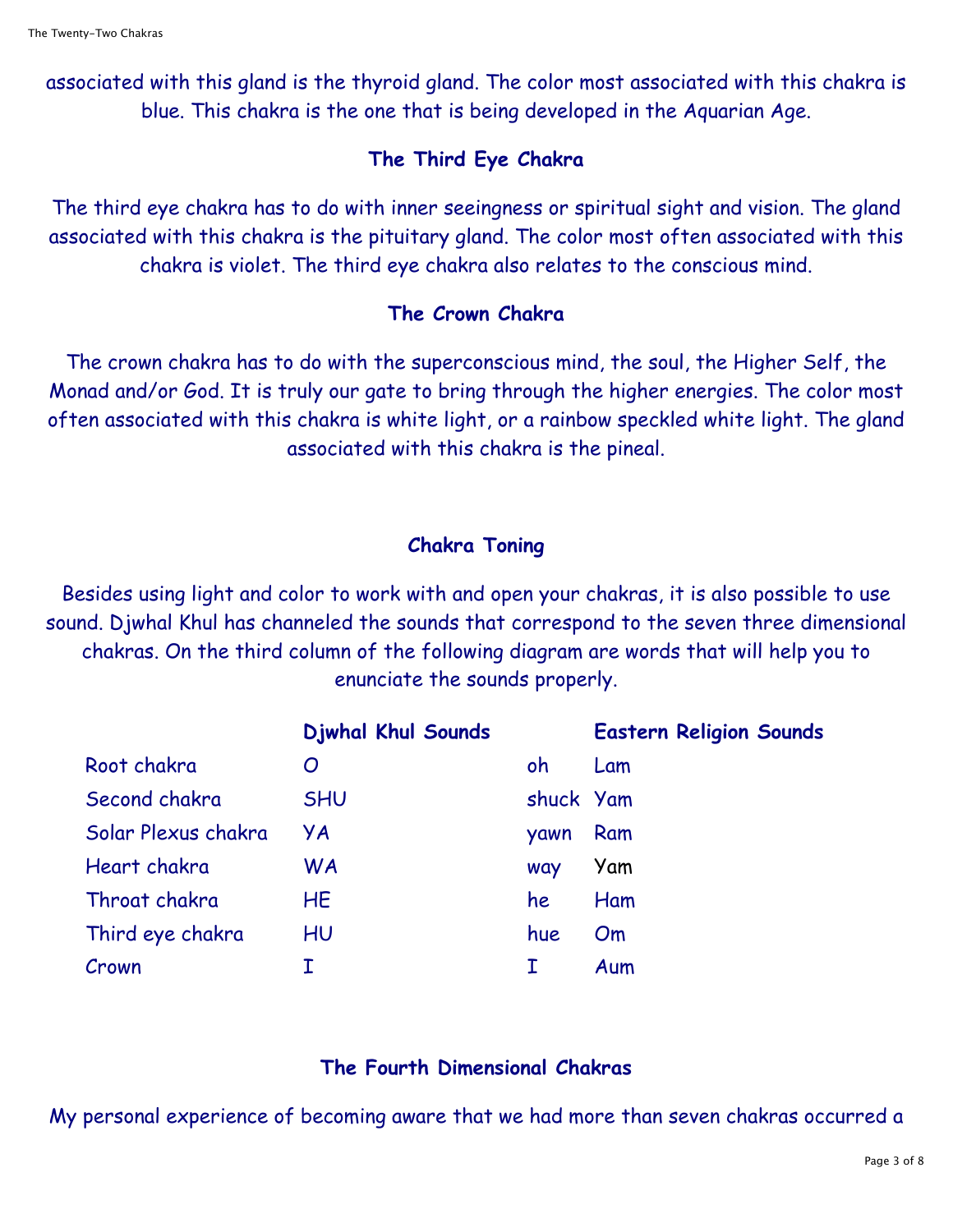couple years ago when Djwhal Khul told me we had twelve chakras. I think we were working with my chakras at the time and he told me that as a person evolves, the higher chakras begin to move downward and descend into the former third dimensional chakras. In that conversation I asked if my higher chakras had descended. He told me during this initial conversation that my 10th chakra was in my crown, and my ninth chakra was in the third eye chakra. My eighth chakra was in my throat chakra, and so on all the way down my body and chakra system.

I found this piece of information fascinating. Since the time I knew that there were twelve chakras I began calling my twelfth chakra down into my crown. I also began working with focusing the energy and quality of this chakra more clearly in my life, which is the "Christ consciousness".

In a later conversation with Djwhal, he said I had stabilized the 12th chakra in the crown chakra and the eleventh in the third eye, and the tenth in the throat chakra and so on all the way down my chakra system. It was only in the last three months that I became aware from Vywamus that there are in actuality 22 chakras. My current focus in my own spiritual path has been to now anchor the 15th chakra into the crown. The 15th chakra having to do with our Monadic connection.

The 16th chakra, as I mentioned in a previous chapter, is the chakra that is anchored in the crown when an initiate ascends. Djwhal Khul has definitely recommended that prior to ascension that people not call down any chakra higher than the fifteenth chakra, for there is a danger of burning out the physical body with too high a frequency of energy. It is permissible to call forth the colors of energy that are associated with the fifth dimensional chakras.

These colors associated with each chakra will be explained as I go through the meaning and purpose of each of these chakras as explained by Vywamus through the Tibetan Foundation. I will begin with the fourth dimensional chakras.

## **Eighth Chakra**

The eighth chakra is the first chakra of the fourth dimension, and is the seat of the soul. In the third dimensional chakras the earth designated number zero represents physical existence. It is solid and concrete. The seat of the soul now becomes the seat of our existence, just as the earth was the baseline for our existence in the third dimension.

The colors of the chakras eight through twelve are exactly the same as the colors of the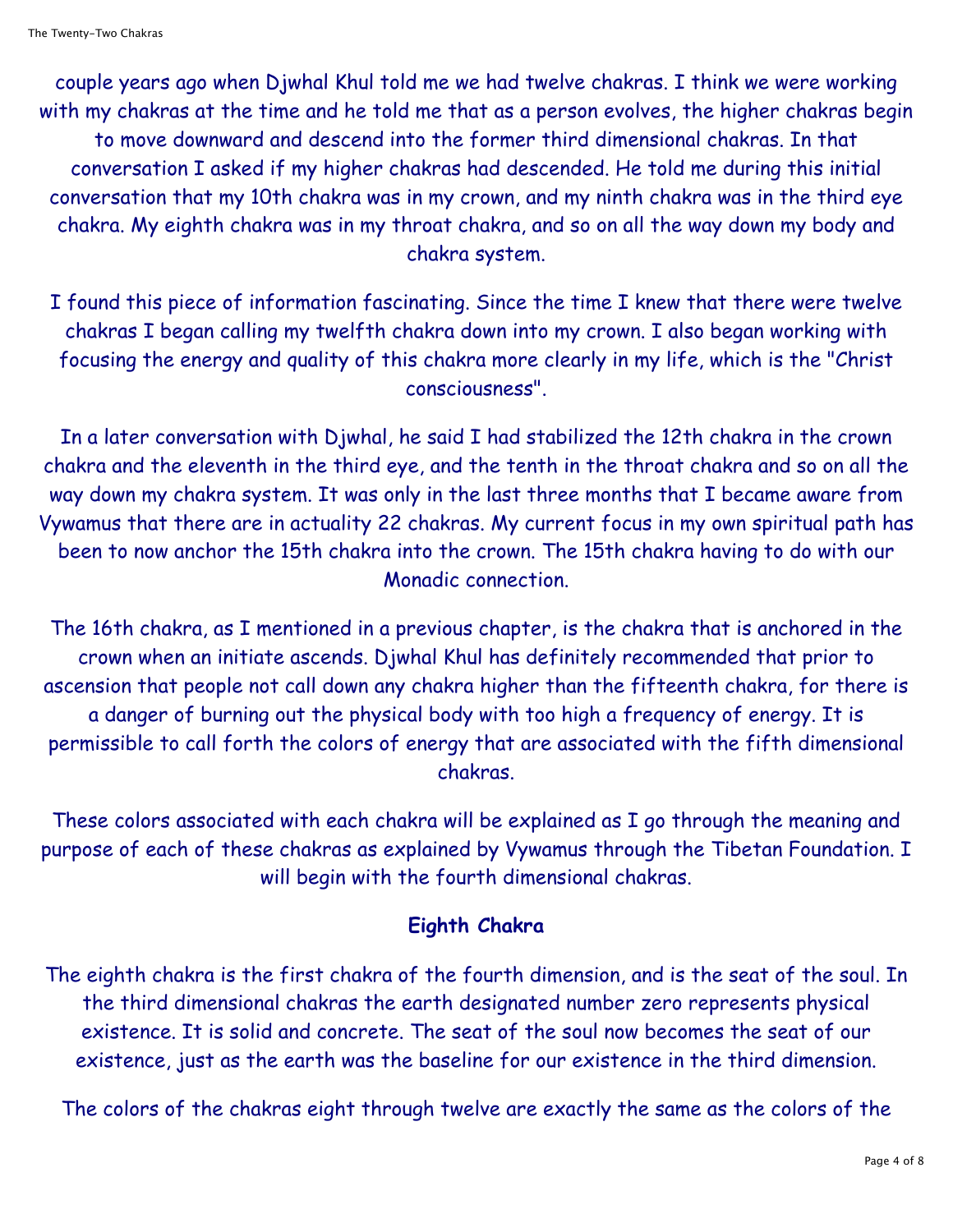higher fourth dimensional rays (These rays will be explained in great detail in a later chapter.) The color of the eighth chakra is emerald green and purple.

## **Color Chakras Visualizing**

The standard, or most common colors that most schools of thought have used for the visualizing of the chakras are listed below. I have also included the updated colors that Djwhal Khul has most recently channeled to me.

| Chakra           | <b>Standard Color</b> | <b>DK Updated Colors</b>                    |
|------------------|-----------------------|---------------------------------------------|
| Root chakra      | Red                   | Violet                                      |
| Second chakra    | Orange                | <b>Indigo</b>                               |
| Solar Plexus     | Yellow                | Yellow                                      |
| Heart chakra     | Green                 | Pink (with a hint of violet)                |
| Throat chakra    | Blue                  | Blue (with orange triangle in center of it) |
| Third eye chakra | <b>Indigo</b>         | Gold                                        |
| Crown chakra     | Violet                | Rainbow white                               |

# **The Ninth Chakra**

The ninth chakra corresponds to the base chakra in the third dimensional chakra grid. The ninth chakra corresponds to the body of light. It has to do with joy. When this chakra is activated the body of light is now in your cellular and sub-cellular structure. The color of this chakra is blue/green.

# **The Tenth Chakra**

The tenth chakra is associated with the polarity chakra in the third dimension. It has to do with the integration of polarities. The proper integration of male and female within self. This chakra actually starts functioning when the male and female energies are in total balance. This is experienced as a state of effortlessness, and alignment with one's soul. The color of this chakra is a pearlized color.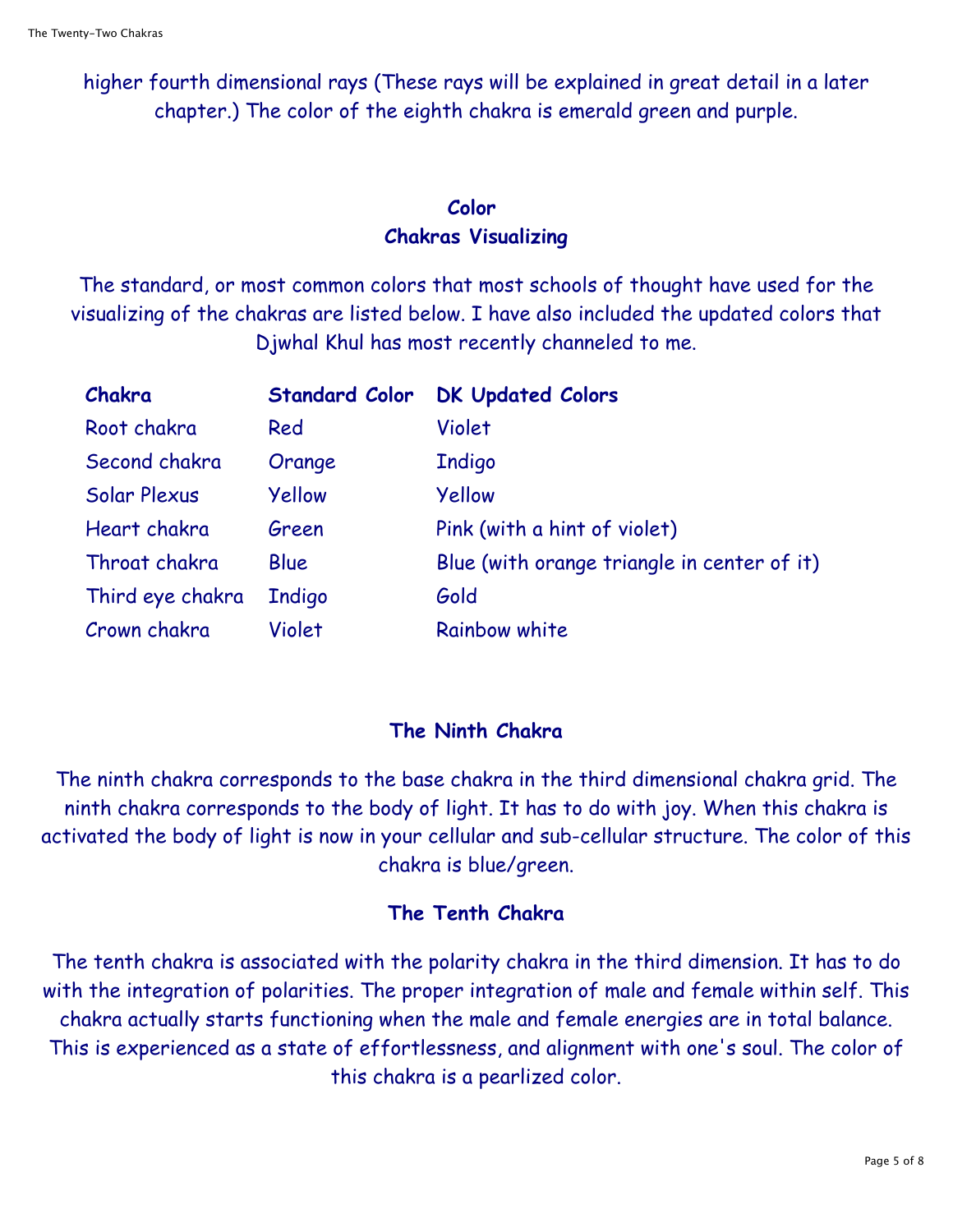## **The Eleventh Chakra**

This is the chakra of the new age energies. It corresponds with the solar plexus chakra in the third dimensional chakras, connecting the third chakra to the eleventh chakra allows us to diminish the present and past life trauma stored in the third chakra. The eleventh chakra energy feeling will be like a wave, and it will move through your body and out again without staying in the body or without attaching itself to an area of misperception.

Before the fourth dimension was available, when someone responded in an emotional way, it would attach itself to some misperceptions already in the body. The color of this chakra is pink/orange.

## **The Twelfth Chakra**

The twelfth chakra is the Christ consciousness, which is a transformational energy that connects all energy forms. It is associated with the heart chakra in the third dimensional chakra grid. It is a shimmering gold color.

## **The Thirteenth Chakra**

This thirteenth chakra has to do with the manifesting of vibratory communication. This is the chakra that is used in materializing and dematerializing things. It is also the chakra used in teleportation. This chakra is also used for healing. It is pale violet pink in color.

# **The Fourteenth Chakra**

The fourteenth chakra has to do with the Divine Plan. It allows the mental mind to surrender. The fourteenth chakra is saying that you are allowing the Divine Plan to show you the way without reviewing or evaluating from your mental thought beliefs.

This chakra corresponds to the third eye in the third dimensional chakra system. It is bringing clairvoyance into the fourth dimension. It is beginning to activate your unlimitedness. The color of this chakra is deep blue/violet.

# **The Fifteenth Chakra**

The fifteenth chakra has to do with your Monadic connection. It corresponds to the crown chakra in the third dimensional chakras. The seventh chakra is your spiritual connection. With the fifteenth chakra your new spiritual connection is to the Monadic level as discussed in the chapter on initiation, when one passes the fourth initiation.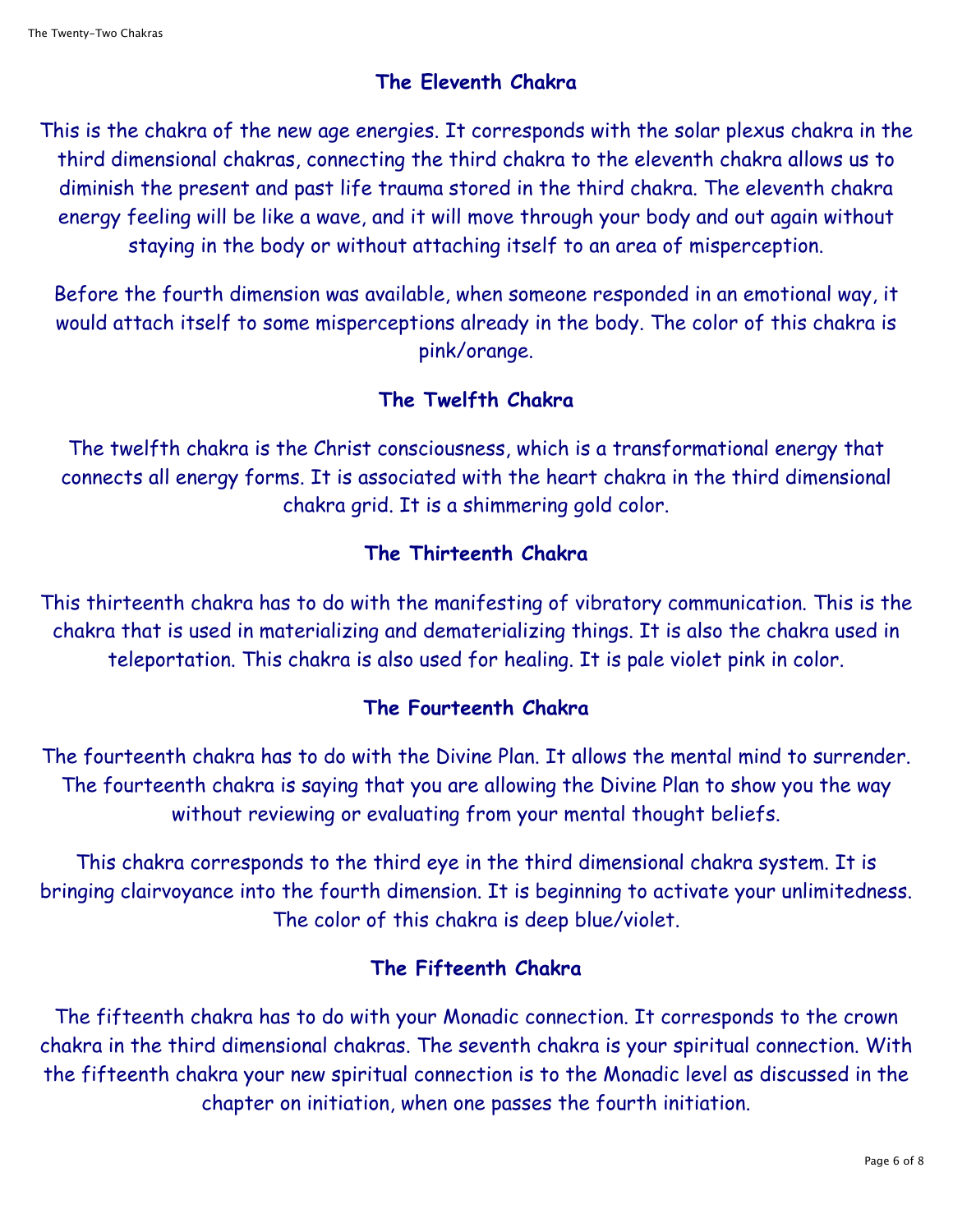At the fifth initiation we become merged with the Monad. This brings us to the doorway of ascension. When this chakra is operating it is saying that the structure of your soul is stable enough to handle the energy and the scope of the information coming from the monadic level. It is a light golden/white.

# **The Fifth Dimensional Chakras - Becoming Universal Being The Sixteenth Chakra**

The sixteenth chakra, as mentioned earlier, has to do with ascension and becoming a universal being. Again it is the sixteenth chakra that descends into the crown chakra at the time of ascension. When this chakra has been activated, the Master needs to decide whether he or she is going to stay in physical existence. The universal being moves from any time frame, any dimension into different bodies and can adapt to the energy form needed.

This chakra is the first chakra of the fifth dimensional chakra grid system. The chakra of ascension into the Monad and I Am Presence and becoming a universal being becomes one's new base line, just as the eighth chakra, the seat of the soul, was the base line in the fourth dimensional chakras. The color of this chakra is light violet white.

## **The Seventeenth Chakra**

The seventeenth chakra has to do with universal light, which corresponds to the ninth chakra, or the body of light in the fourth dimensional chakra grid. We are going from the third dimension which is solid, to the fourth dimension which is solid and light, to the fifth dimension which is total light. It is multi white in color.

## **The Eighteenth Chakra**

The eighteenth chakra has to do with sixth dimensional divine intent. This chakra when activated will bring in the ability to bring in the sixth dimension of reality. In looking at your charts of the chakras you will see that there is a gap between the eighteenth and nineteenth chakra that says, no correspondence. The reason for this is that at the fifth dimensional level there is no correspondence to the solar plexus because it has united with the heart chakra. It is pink/gold in color.

## **The Nineteenth Chakra**

The nineteenth chakra has to do with universal energy. The heart energy was the focus in the